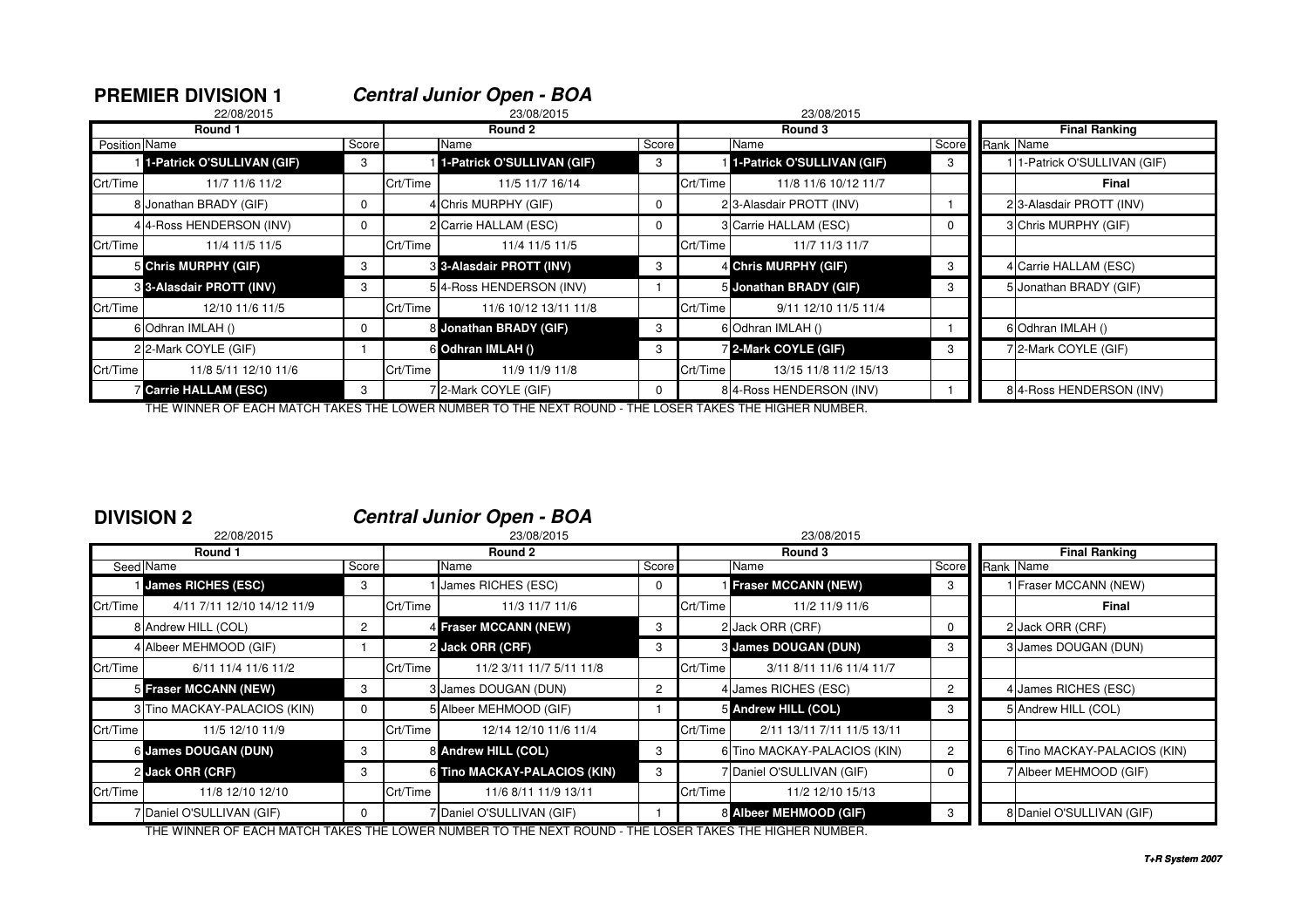| <b>DIVISION 3</b> |                            |                      |          | <b>Central Junior Open - BOA</b> |              |          |                                 |          |                      |                          |  |
|-------------------|----------------------------|----------------------|----------|----------------------------------|--------------|----------|---------------------------------|----------|----------------------|--------------------------|--|
|                   | 22/08/2015                 |                      |          | 23/08/2015                       |              |          | 23/08/2015                      |          |                      |                          |  |
|                   | Round 1                    |                      | Round 2  |                                  |              |          | Round 3                         |          | <b>Final Ranking</b> |                          |  |
|                   | Seed Name                  | Score                |          | Name                             | Score        |          | Name                            | Score    |                      | Rank Name                |  |
|                   | Andrew BOYD (GRN)          | $\mathbf{0}$         |          | I John MEEHAN (SGF)              | $^{\circ}$   |          | 1 Calum CARSWELL (SGF)          |          |                      | 1 Georgia ADDERLEY (ESC) |  |
| Crt/Time          | 11/2 11/5 12/10            |                      | Crt/Time | 11/3 11/7 12/10                  |              | Crt/Time | 11/4 5/11 11/1 11/7             |          |                      | Final                    |  |
|                   | 8 John MEEHAN (SGF)        | 3                    |          | 4 Calum CARSWELL (SGF)           | 3            |          | 2 Georgia ADDERLEY (ESC)        | 3        |                      | 2 Calum CARSWELL (SGF)   |  |
|                   | 4 Fraser STEVEN (THU)      | $\mathbf{2}^{\circ}$ |          | 2 Georgia ADDERLEY (ESC)         | 3            |          | <b>3 Emma FITZSIMMONS (DUN)</b> | 3        |                      | 3 Emma FITZSIMMONS (DUN) |  |
| Crt/Time          | 11/2 11/6 8/11 7/11 11/5   |                      | Crt/Time | 11/5 11/7 11/3                   |              | Crt/Time | 11/5 11/8 12/10                 |          |                      |                          |  |
|                   | 5 Calum CARSWELL (SGF)     | 3                    |          | 3 Emma FITZSIMMONS (DUN)         | $^{\circ}$   |          | 4 John MEEHAN (SGF)             | $\Omega$ |                      | 4 John MEEHAN (SGF)      |  |
|                   | 3 Emma FITZSIMMONS (DUN)   | 3                    |          | 5 Fraser STEVEN (THU)            | $\mathbf{2}$ |          | 5 Andrew BOYD (GRN)             |          |                      | 5 Harry BARRON (NAI)     |  |
| Crt/Time          | 3/11 9/11 11/3 12/10 12/10 |                      | Crt/Time | 3/11 9/11 11/7 11/6 11/7         |              | Crt/Time | 11/5 4/11 11/5 11/9             |          |                      |                          |  |
|                   | 6 Katriona ALLEN (PER)     | $\overline{2}$       |          | 8 Andrew BOYD (GRN)              | 3            |          | <b>6 Harry BARRON (NAI)</b>     | 3        |                      | 6 Andrew BOYD (GRN)      |  |
|                   | 2 Georgia ADDERLEY (ESC)   | 3                    |          | 6 Katriona ALLEN (PER)           | $\mathbf{0}$ |          | 7 Katriona ALLEN (PER)          |          |                      | 7 Fraser STEVEN (THU)    |  |
| Crt/Time          | 11/4 12/10 11/6            |                      | Crt/Time | 11/5 11/8 11/7                   |              | Crt/Time | 2/11 11/5 19/17 11/3            |          |                      |                          |  |
|                   | 7 Harry BARRON (NAI)       | $\Omega$             |          | Harry BARRON (NAI)               | 3            |          | 8 Fraser STEVEN (THU)           | 3        |                      | 8 Katriona ALLEN (PER)   |  |



# **DIVISION 4 Central Junior Open - BOA**

| 22/08/2015          |                                                                                                                                                                                                                                               |          | 23/08/2015      |                                                                                                                                                                                                | 23/08/2015 |                 |                                                                                                                                                                                                                                                         |                           |  |  |  |
|---------------------|-----------------------------------------------------------------------------------------------------------------------------------------------------------------------------------------------------------------------------------------------|----------|-----------------|------------------------------------------------------------------------------------------------------------------------------------------------------------------------------------------------|------------|-----------------|---------------------------------------------------------------------------------------------------------------------------------------------------------------------------------------------------------------------------------------------------------|---------------------------|--|--|--|
| Round 1             |                                                                                                                                                                                                                                               |          | Round 2         |                                                                                                                                                                                                |            | Round 3         |                                                                                                                                                                                                                                                         | <b>Final Ranking</b>      |  |  |  |
|                     |                                                                                                                                                                                                                                               |          | Score<br>Name   |                                                                                                                                                                                                | Name       |                 | Score                                                                                                                                                                                                                                                   | Rank Name                 |  |  |  |
| Calum BROWN (CRF)   | $\mathbf 0$                                                                                                                                                                                                                                   |          |                 | $\mathbf{0}$                                                                                                                                                                                   |            |                 | 3                                                                                                                                                                                                                                                       | <b>Orla YOUNG (NEW)</b>   |  |  |  |
| W/O                 |                                                                                                                                                                                                                                               | Crt/Time | 11/4 11/5 11/5  |                                                                                                                                                                                                |            | 11/8 11/7 11/7  |                                                                                                                                                                                                                                                         | Final                     |  |  |  |
|                     | 3                                                                                                                                                                                                                                             |          |                 | 3                                                                                                                                                                                              |            |                 | $\Omega$                                                                                                                                                                                                                                                | 2 Craig THOMSON (ASRC)    |  |  |  |
|                     |                                                                                                                                                                                                                                               |          |                 | 3                                                                                                                                                                                              |            |                 | 3                                                                                                                                                                                                                                                       | 3 Calum HARVEY (ESC)      |  |  |  |
| 11/5 11/5 9/11 11/9 |                                                                                                                                                                                                                                               | Crt/Time | 11/4 11/4 13/11 |                                                                                                                                                                                                |            | 11/7 11/7 11/5  |                                                                                                                                                                                                                                                         |                           |  |  |  |
|                     | 3                                                                                                                                                                                                                                             |          |                 | $\mathbf{0}$                                                                                                                                                                                   |            |                 | $\Omega$                                                                                                                                                                                                                                                | 4 Calum BROWN (CRF)       |  |  |  |
|                     | 3                                                                                                                                                                                                                                             |          |                 | 3                                                                                                                                                                                              |            |                 | 3                                                                                                                                                                                                                                                       | 5 Ruadhri MCDOUGALL (SGF) |  |  |  |
| 4/11 11/3 11/9 11/7 |                                                                                                                                                                                                                                               | Crt/Time | W/O             |                                                                                                                                                                                                |            | 11/7 11/7 12/10 |                                                                                                                                                                                                                                                         |                           |  |  |  |
|                     |                                                                                                                                                                                                                                               |          |                 | $\mathbf{0}$                                                                                                                                                                                   |            |                 | $\Omega$                                                                                                                                                                                                                                                | 6 Robbie HARPER (DUN)     |  |  |  |
|                     | 3                                                                                                                                                                                                                                             |          |                 | 3                                                                                                                                                                                              |            |                 | 3                                                                                                                                                                                                                                                       | 7 David RICHES (ESC)      |  |  |  |
| 11/8 11/9 13/11     |                                                                                                                                                                                                                                               | Crt/Time | 11/9 11/4 11/7  |                                                                                                                                                                                                |            | SUN-15:55-2     |                                                                                                                                                                                                                                                         |                           |  |  |  |
|                     | 0                                                                                                                                                                                                                                             |          |                 | $\Omega$                                                                                                                                                                                       |            |                 |                                                                                                                                                                                                                                                         | 8 Calum BROWN (CRF)       |  |  |  |
|                     | Seed Name<br>Crt/Time<br>8 Calum BROWN (CRF)<br>4 Ruadhri MCDOUGALL (SGF)<br>Crt/Time<br>5 Orla YOUNG (NEW)<br><b>3 Calum HARVEY (ESC)</b><br>Crt/Time<br>6 Robbie HARPER (DUN)<br>2 Craig THOMSON (ASRC)<br>Crt/Time<br>7 David RICHES (ESC) |          | Score           | Calum BROWN (CRF)<br>4 Orla YOUNG (NEW)<br>2 Craig THOMSON (ASRC)<br>3 Calum HARVEY (ESC)<br>5 Ruadhri MCDOUGALL (SGF)<br>8 Calum BROWN (CRF)<br>6 Robbie HARPER (DUN)<br>7 David RICHES (ESC) |            | Crt/Time        | <b>Orla YOUNG (NEW)</b><br>2 Craig THOMSON (ASRC)<br><b>8 Calum HARVEY (ESC)</b><br>Crt/Time<br>4 Calum BROWN (CRF)<br>5 Ruadhri MCDOUGALL (SGF)<br>Crt/Time<br>6 Robbie HARPER (DUN)<br><b>7 David RICHES (ESC)</b><br>Crt/Time<br>8 Calum BROWN (CRF) |                           |  |  |  |

THE WINNER OF EACH MATCH TAKES THE LOWER NUMBER TO THE NEXT ROUND - THE LOSER TAKES THE HIGHER NUMBER.

**T+R System 2007**

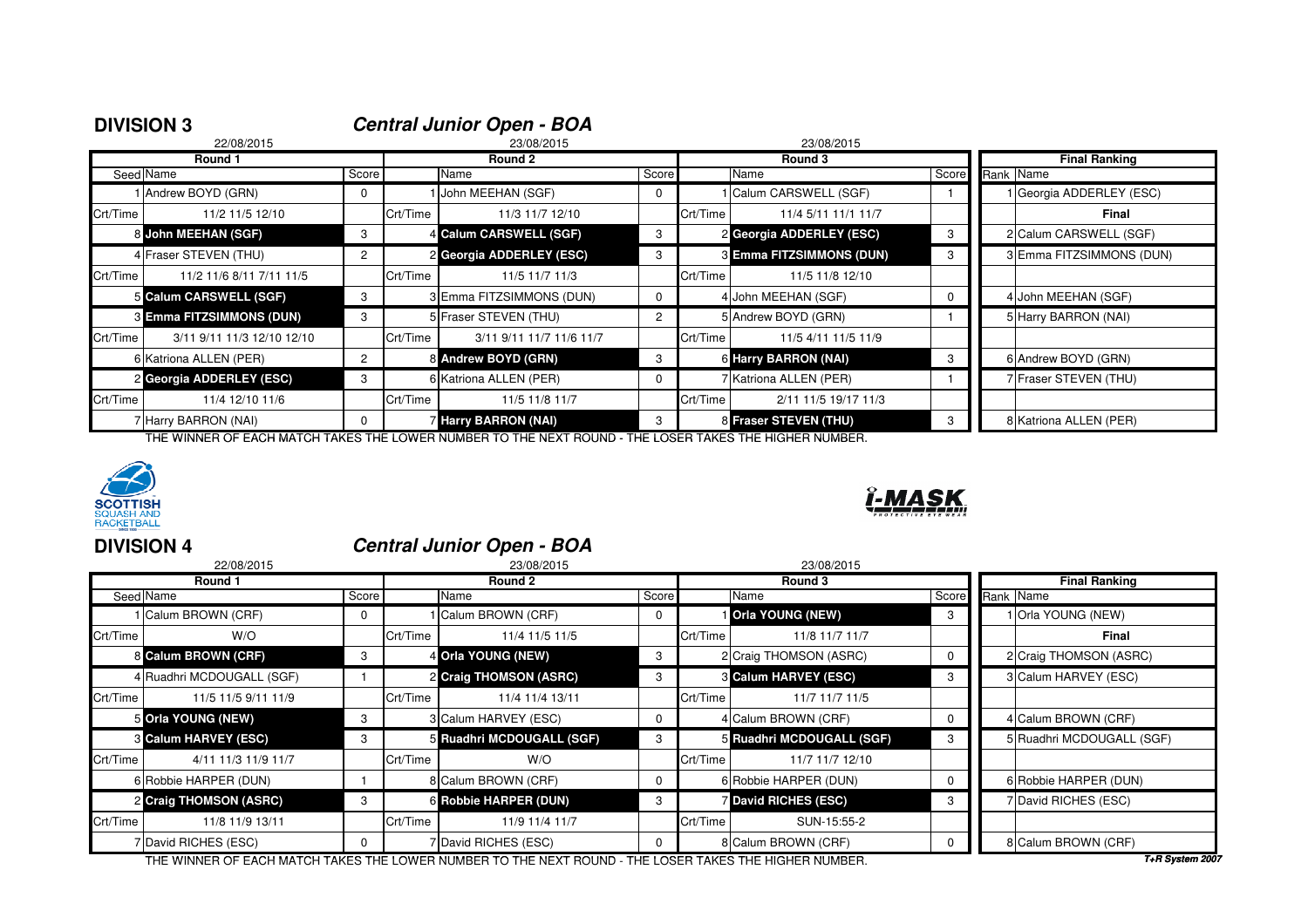| <b>DIVISION 5</b> |                              |                      |          | <b>Central Junior Open - BOA</b> |            |          |                             |       |           |                           |  |  |
|-------------------|------------------------------|----------------------|----------|----------------------------------|------------|----------|-----------------------------|-------|-----------|---------------------------|--|--|
|                   | 22/08/2015                   |                      |          | 23/08/2015                       | 23/08/2015 |          |                             |       |           |                           |  |  |
|                   | Round 1                      |                      |          | Round 2                          |            |          | Round 3                     |       |           | <b>Final Ranking</b>      |  |  |
|                   | Seed Name                    | Score                |          | Name                             | Score      |          | Name                        | Score | Rank Name |                           |  |  |
|                   | Catherine HOLLAND (DBY)      | 3                    |          | Catherine HOLLAND (DBY)          | 0          |          | 1 Finlay MARTIN (CRF)       |       |           | Callum SORBIE (KIN)       |  |  |
| Crt/Time          | 11/6 11/3 11/8               |                      | Crt/Time | 11/8 11/7 11/7                   |            | Crt/Time | 11/9 9/11 11/8 11/9         |       |           | <b>Final</b>              |  |  |
|                   | 8 Jack FENTON (SSRC)         | $\mathbf 0$          |          | 4 Finlay MARTIN (CRF)            | 3          |          | 2 Callum SORBIE (KIN)       | 3     |           | 2 Finlay MARTIN (CRF)     |  |  |
|                   | 4 Finlay MARTIN (CRF)        | 3                    |          | 2 Maddie ORR (CRF)               |            |          | <b>8 Maddie ORR (CRF)</b>   | 3     |           | 3 Maddie ORR (CRF)        |  |  |
| Crt/Time          | 8/11 12/14 11/3 12/10 11/3   |                      | Crt/Time | 11/9 8/11 11/6 11/6              |            | Crt/Time | 8/11 8/11 11/9 12/10 11/7   |       |           |                           |  |  |
|                   | 5 Thomas CLARK (WTN)         | $\mathbf{2}^{\circ}$ |          | <b>6 Callum SORBIE (KIN)</b>     | 3          |          | 4 Catherine HOLLAND (DBY)   | 2     |           | 4 Catherine HOLLAND (DBY) |  |  |
|                   | <b>8 Callum SORBIE (KIN)</b> | 3                    |          | 5 Thomas CLARK (WTN)             |            |          | <b>5 Jack FENTON (SSRC)</b> | 3     |           | 5 Jack FENTON (SSRC)      |  |  |
| Crt/Time          | 11/2 11/9 9/11 10/12 11/3    |                      | Crt/Time | 15/13 11/6 10/12 11/7            |            | Crt/Time | 11/8 13/11 8/11 11/5        |       |           |                           |  |  |
|                   | 6 Ben ORR (CRF)              | $\mathbf{2}^{\circ}$ |          | 8 Jack FENTON (SSRC)             | 3          |          | 6 Adam YOUNG (WTN)          |       |           | 6 Adam YOUNG (WTN)        |  |  |
|                   | 2 Maddie ORR (CRF)           | 3                    |          | 6 Ben ORR (CRF)                  | 2          |          | 7 Ben ORR (CRF)             | 3     |           | 7 Ben ORR (CRF)           |  |  |
| Crt/Time          | 11/9 7/11 11/4 11/3          |                      | Crt/Time | 7/11 11/9 4/11 11/4 11/6         |            | Crt/Time | 10/12 5/11 11/5 11/8 11/6   |       |           |                           |  |  |
|                   | 7 Adam YOUNG (WTN)           |                      |          | <b>Z</b> Adam YOUNG (WTN)        | 3          |          | 8 Thomas CLARK (WTN)        | 2     |           | 8 Thomas CLARK (WTN)      |  |  |

THE WINNER OF EACH MATCH TAKES THE LOWER NUMBER TO THE NEXT ROUND - THE LOSER TAKES THE HIGHER NUMBER.



| <b>RACKETBALL</b> |                                  |
|-------------------|----------------------------------|
| <b>DIVISION 6</b> | <b>Central Junior Open - BOA</b> |

| 22/08/2015                |                                                                                                                                                                                                                                  | 23/08/2015                                            |                                                                                                                                                                                                    | 23/08/2015 |                           |                                                                                                                                                                                                                                      |                           |  |  |  |
|---------------------------|----------------------------------------------------------------------------------------------------------------------------------------------------------------------------------------------------------------------------------|-------------------------------------------------------|----------------------------------------------------------------------------------------------------------------------------------------------------------------------------------------------------|------------|---------------------------|--------------------------------------------------------------------------------------------------------------------------------------------------------------------------------------------------------------------------------------|---------------------------|--|--|--|
| Round 1                   |                                                                                                                                                                                                                                  | Round 2                                               |                                                                                                                                                                                                    |            | Round 3                   |                                                                                                                                                                                                                                      | <b>Final Ranking</b>      |  |  |  |
|                           |                                                                                                                                                                                                                                  | Name                                                  |                                                                                                                                                                                                    | Name       |                           | Score                                                                                                                                                                                                                                | Rank Name                 |  |  |  |
| Robert MCNAUGHT (GA)      | 0                                                                                                                                                                                                                                |                                                       |                                                                                                                                                                                                    |            |                           | 0                                                                                                                                                                                                                                    | I Andrew GLEN (GA)        |  |  |  |
| W/O                       |                                                                                                                                                                                                                                  | 8/11 11/4 11/5 11/7                                   |                                                                                                                                                                                                    |            | 11/6 11/4 11/4            |                                                                                                                                                                                                                                      | Final                     |  |  |  |
|                           | 3                                                                                                                                                                                                                                |                                                       | 3                                                                                                                                                                                                  |            |                           | 3                                                                                                                                                                                                                                    | 2 Ross WADDELL (BOA)      |  |  |  |
|                           |                                                                                                                                                                                                                                  |                                                       | 0                                                                                                                                                                                                  |            |                           | 2                                                                                                                                                                                                                                    | 3 Graham HILL (CCS)       |  |  |  |
| 7/11 12/10 11/7 11/3      |                                                                                                                                                                                                                                  | 11/7 11/6 11/6                                        |                                                                                                                                                                                                    |            | 10/12 11/6 11/8 7/11 11/5 |                                                                                                                                                                                                                                      |                           |  |  |  |
|                           | 3                                                                                                                                                                                                                                |                                                       | 3                                                                                                                                                                                                  |            |                           | 3                                                                                                                                                                                                                                    | 4 Rory RICHMOND ()        |  |  |  |
|                           | 3                                                                                                                                                                                                                                |                                                       | 3                                                                                                                                                                                                  |            |                           | 3                                                                                                                                                                                                                                    | 5 Huzaifah ALI (GIF)      |  |  |  |
| 11/6 11/6 11/1            |                                                                                                                                                                                                                                  | W/O                                                   |                                                                                                                                                                                                    |            | 12/14 11/6 11/3 11/7      |                                                                                                                                                                                                                                      |                           |  |  |  |
|                           | 0                                                                                                                                                                                                                                |                                                       | $\mathbf{0}$                                                                                                                                                                                       |            |                           |                                                                                                                                                                                                                                      | 6 Findlay MCDOUGALL (SGF) |  |  |  |
|                           | 3                                                                                                                                                                                                                                |                                                       | 3                                                                                                                                                                                                  |            |                           | 3                                                                                                                                                                                                                                    | 7Beth MOGLIA (SGF)        |  |  |  |
| 8/11 17/15 4/11 11/5 11/6 |                                                                                                                                                                                                                                  | 11/4 11/7 5/11 11/8                                   |                                                                                                                                                                                                    |            | W/O                       |                                                                                                                                                                                                                                      |                           |  |  |  |
|                           | $\overline{2}$                                                                                                                                                                                                                   |                                                       |                                                                                                                                                                                                    |            |                           |                                                                                                                                                                                                                                      | 8 Robert MCNAUGHT (GA)    |  |  |  |
|                           | Seed Name<br>Crt/Time<br>8 Graham HILL (CCS)<br>4 Huzaifah ALI (GIF)<br>Crt/Time<br>5 Ross WADDELL (BOA)<br>3 Andrew GLEN (GA)<br>Crt/Time<br>6 Findlay MCDOUGALL (SGF)<br>2 Rory RICHMOND ()<br>Crt/Time<br>7 Beth MOGLIA (SGF) | Score<br>Crt/Time<br>Crt/Time<br>Crt/Time<br>Crt/Time | Graham HILL (CCS)<br>4 Ross WADDELL (BOA)<br>2 Rory RICHMOND ()<br><b>3 Andrew GLEN (GA)</b><br>5 Huzaifah ALI (GIF)<br>8 Robert MCNAUGHT (GA)<br>6 Findlay MCDOUGALL (SGF)<br>7 Beth MOGLIA (SGF) | Score      | Crt/Time                  | Ross WADDELL (BOA)<br>Crt/Time<br>2 Andrew GLEN (GA)<br>3 Rory RICHMOND ()<br>Crt/Time<br>4 Graham HILL (CCS)<br>5 Huzaifah ALI (GIF)<br>6 Findlay MCDOUGALL (SGF)<br><b>Beth MOGLIA (SGF)</b><br>Crt/Time<br>8 Robert MCNAUGHT (GA) |                           |  |  |  |

<u>ï-MASK, </u>

THE WINNER OF EACH MATCH TAKES THE LOWER NUMBER TO THE NEXT ROUND - THE LOSER TAKES THE HIGHER NUMBER.

**T+R System 2007**